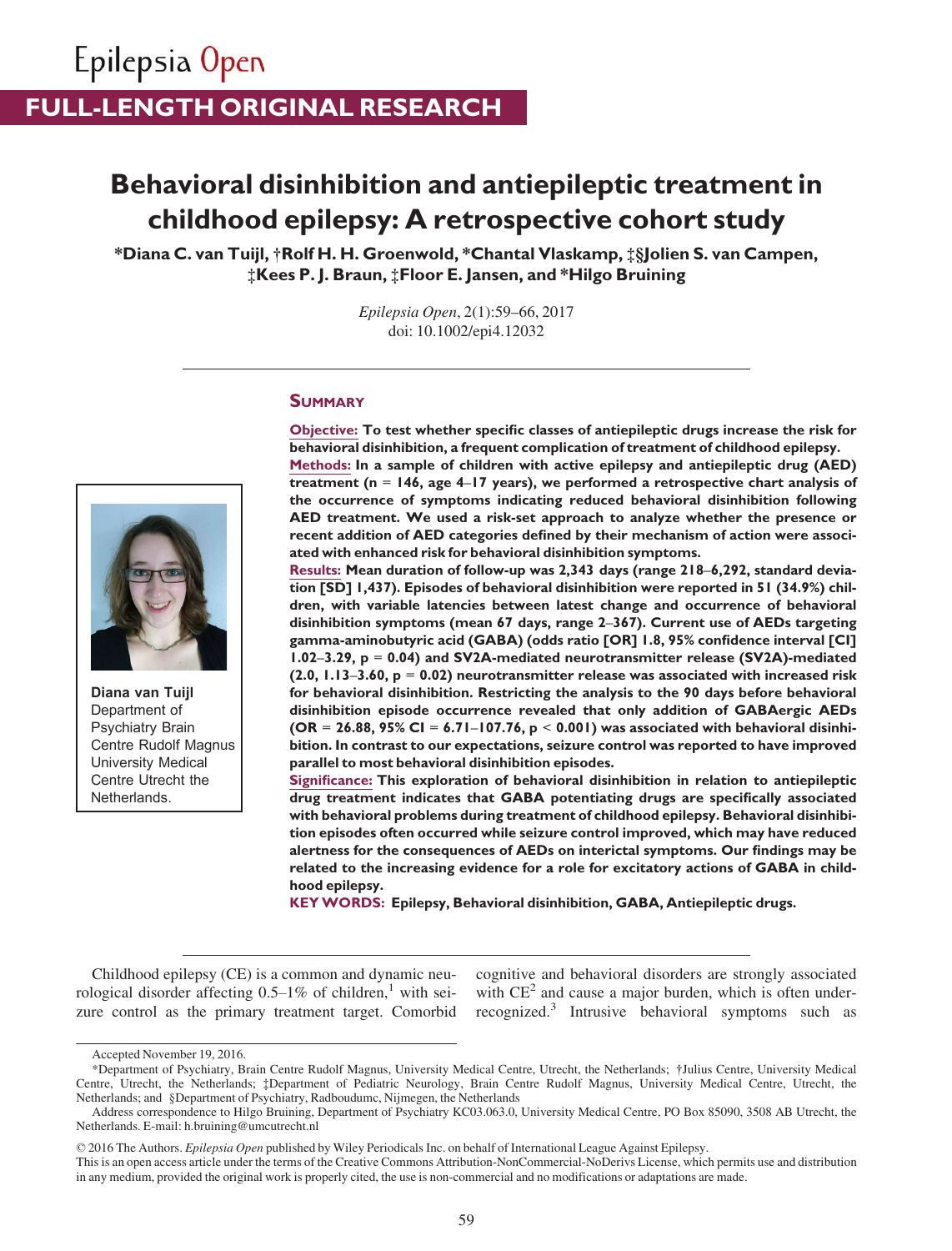# **KEY POINTS**

- GABAergic drugs can trigger behavioral disinhibition in childhood epilepsy
- Behavioral disinhibition can occur independent of seizure control in children
- Further studies are needed to show whether depolarizing GABA may contribute to drug-induced behavioral disinhibition

irritability and aggression often accompany CE and can severely undermine daily functioning.<sup>4,5</sup> The mechanism behind behavioral problems in CE is largely unclear. The occurrence of behavioral problems is generally attributed to various factors such as the neuropathology of epileptic syndromes, functional damage following seizures, and comorbid developmental disorders such as autism spectrum disorder (ASD) or attention deficit hyperactivity disorder  $(ADHD).^{2-5}$ 

Behavioral symptoms can emerge or become aggravated later in the course of the disease.<sup>4</sup> As a consequence, several antiepileptic drug (AED) treatments have been associated with negative effects on behavioral functioning and control. Levetiracetam is well recognized for causing symptoms of mood instability, aggression, and irritability. $6-8$  Another well-known example is adverse behavioral response to AEDs such as barbiturates and benzodiazepines, compounds that enhance GABAergic signaling. This type of (sub)acute induced loss of behavioral control is generally referred to as (paradoxical) disinhibition. $9-12$  This wellknown clinical symptom has recently received renewed attention. The conventional hypothesis in CE has been that hyperexcitability and seizures are related to a reduction of GABAergic inhibition. This view has been challenged by the finding that the nature of gamma-aminobutyric acid (GABA) transmission is not always inhibitory but can also be excitatory.<sup>13</sup> This polarity of GABAergic transmission depends on the intracellular concentration of chloride in the postsynaptic neuron. In several forms of CE, a depolarizing effect of GABAergic stimulation has been suggested as a source of hyperexcitability, which may have repercussions for AED treatment practice. When GABA stimulation lowers the threshold for generating action potentials, GABA potentiating drugs will not reduce but augment hyperexcitability.<sup>14,15</sup> Apart from an effect on seizures, stimulatory GABAergic AED effects can also be expected to have behavioral consequences reminiscent of paradoxical behavioral disinhibition.

Here, we hypothesized that AEDs that enforce GABAergic signaling are associated with increased risk for symptoms indicating reduced behavioral control and disinhibition such as irritability, anger, and distractedness.12,16,17 To test this hypothesis, we evaluated the clinical

history of behavioral disinhibition symptoms in relation to AED changes in a sample of CE. We performed a risk-set analysis to assess whether the risk for symptoms indicating behavioral disinhibition was increased by the presence or addition of particular AED categories<sup>8</sup> and investigated how behavioral disinhibition symptom occurrence was related to seizure control.

# **METHODS**

#### Study design and participants

We reviewed the medical charts of children, aged 4–17 years, with active epilepsy (i.e., a definitive clinical diagnosis of epilepsy and seizures within 1 year prior to data collection), who consulted the pediatric neurology outpatient clinic of the University Medical Centre Utrecht between September 2012 and April 2015. The same cohort was recently studied on sensory modulation problems in CE.<sup>18</sup> In this questionnaire study, responsive caregivers had provided additional information about the age of seizure onset, current seizure frequency, current use of medication, and comorbidities, including a detailed account of previous and family psychiatric diagnoses and/or symptomatology. For this study, we additionally made a detailed chart inventory of the course of AED regimes in each patient during his or her follow-up at the outpatient pediatric neurology clinic of the UMC Utrecht. For each change in AED regime, we extracted the reason for change and its effect on behavior and seizure severity and frequency. Results of neuropsychological tests, previously obtained by van Campen et al.,<sup>18</sup> were evaluated for full-scale intelligence quotient (IQ) or developmental quotient (DQ, also known as mental developmental index [Mental age  $\div$ Calendar age  $\times$  100]), both referred to as "intelligence." In addition, we extracted information about age of seizure onset, localization of epileptiform activity, etiology (according to the proposed terminology by the International League Against Epilepsy in 2010), $^{19}$  earlier diagnostic specialist reports of ASD or ADHD, and current behavioral problems.

#### Variables

In line with previous studies on drug-induced paradoxical behavioral disinhibition, $12,16,17$  we conceptualized behavioral disinhibition as the loss of some form of (social) behavioral control and respectively classified the following symptoms as possible behavioral disinhibition symptoms: increased talkativeness, emotional release, excitement, excessive movement, and hostility and rage. The following formal criteria were applied to arrive at the diagnosis of a behavioral inhibition episode: (1) the behavioral symptoms reported by the treating child neurologist were classified as a behavioral disinhibition symptom episode only when they were explicitly reported as a novel (behavioral) problem in the course of AED treatment, that is, that were not present before the onset of AED treatment, (2) symptoms did not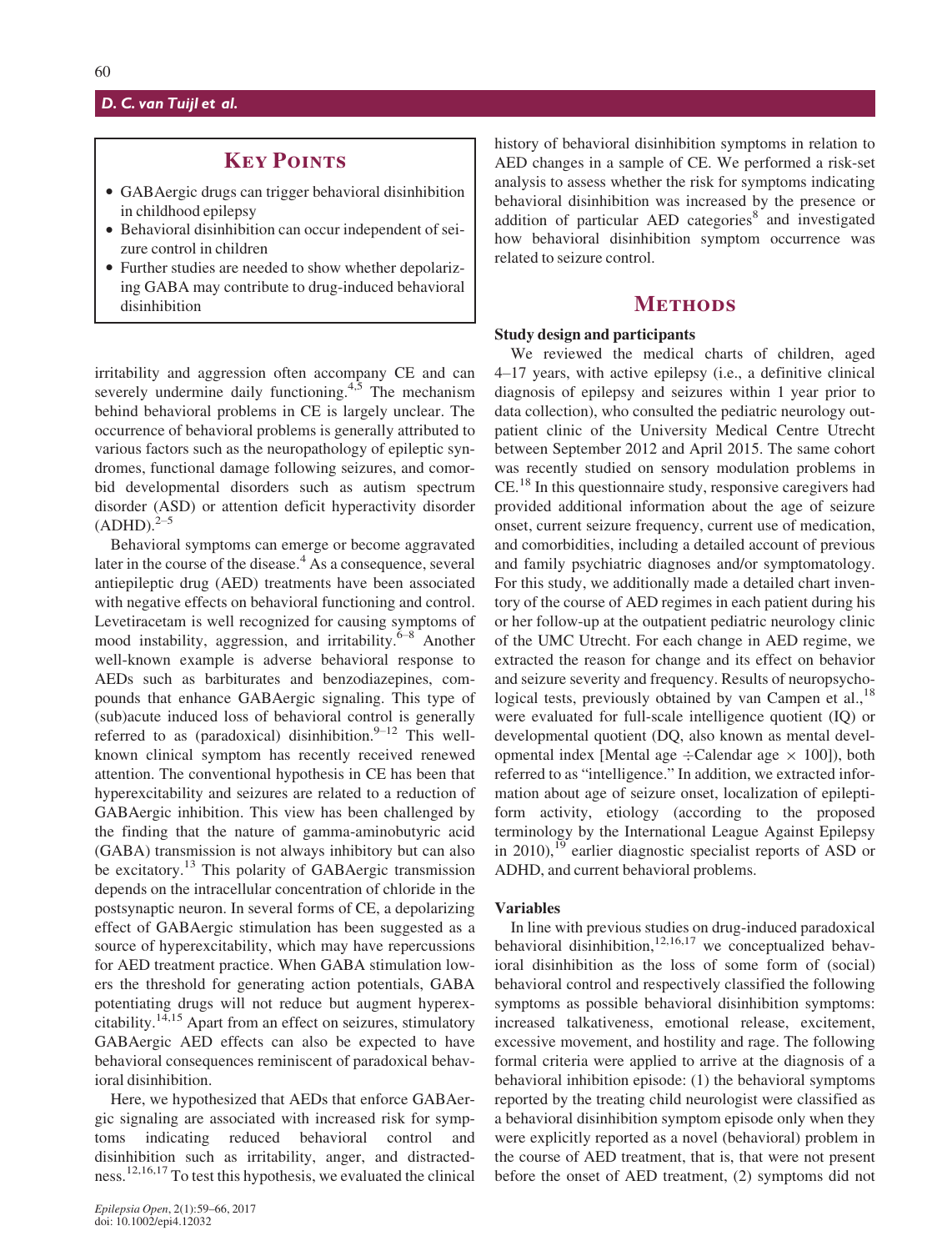occur in the context of previously diagnosed mood disorder or anxiety disorder, (3) symptoms were of substantial severity leading to intervention, either in the form of AED regime change or the start of behavioral therapy or medication, (4) symptoms were not clearly related to other attributed factors, such as changes in social environment or hospitalization. AEDs were categorized based on their mechanism of action as previously described by Perucca and Mula.<sup>8</sup> Categories were Na<sup>+</sup>-channel blockade (NAB), Ca<sup>2+</sup>-channel blockade (CAB), modulation of SV2A-mediated neurotransmitter release (SV2A), antagonism of glutamate (AGL), potentiation of GABA activity (GAB), and alpha-2-delta modulation (A2D). It should be noted that some AEDs have multiple targets, and these were therefore counted in multiple categories in the analyses.

#### Statistical methods

We used a risk-set approach, because of the dynamic population, the time-dependent nature of exposure (AED), and the onset of behavioral disinhibition.<sup>20,21</sup> This flexible approach allowed us to estimate precise effects of timedependent exposures, using various exposure definitions. Demographic characteristics of subjects with and without behavioral disinhibition were compared to assess the potential for confounding. Information obtained from the medical charts was used to construct a risk set in the statistical software package R; all other statistical analyses were performed using IBM SPSS Statistics version 20. To analyze risk factors for behavioral disinhibition symptom occurrence, we compared the current (at time of symptom occurrence) AED regime and other patient characteristics of each child with an episode of behavioral disinhibition symptoms to "controls," all other children in the risk set who were at risk, that is, receiving AED treatment, but not showing behavioral disinhibition symptoms at that moment in time. The chi-square test and Fisher's exact test were used to access the differences of the categorical variables between behavioral disinhibition cases and controls; the independent samples t test (two-sided) was used to determine differences between continuous variables.

We determined the association between the category of current AED use in patients with occurrence of behavioral disinhibition episodes versus current AED use in controls through conditional logistic regression analysis, which estimates odds ratios (ORs) and their 95% confidence intervals (CIs). Using the same analysis, we tested the association between last-added AED category and the occurrence of behavioral disinhibition episodes. In case of a concomitant addition of AED, the case was included in multiple groups on the basis of mechanism of action of the AEDs. OR for behavioral disinhibition symptom episode occurrence was also determined for age, sex, ASD diagnosis, and ADHD diagnosis to test whether these factors influenced behavioral disinhibition occurrence irrespective of AED regime. Statistical analysis was performed blinded to group membership.

Statistical significance for all analyses was defined as  $p < 0.05$ .

# **RESULTS**

#### Participants and descriptive data

From the 158 children with active CE previously included by van Campen et  $al.$ <sup>18</sup> 12 children were excluded because they were not treated with  $AEDs$  ( $n = 2$ ) or medical chart information was incomplete  $(n = 10)$ . The reviewed consultation history ranged from December 1997 until April 2015. The mean duration of total follow-up in our outpatient pediatric neurology clinic per individual was 2,343 days (range 218–6,292, standard deviation [SD] 1,436.6). AEDs targeting GABA activity (GAB) and Na<sup>+</sup>-channel blockade (NAB) were prescribed most frequently, both about three times as frequently as AEDs targeting  $Ca<sup>2+</sup>$ -channel blockade (CAB), modulation of synaptic vesicle protein 2Amediated neurotransmitter release (SV2A), and antagonism of glutamate (AGL); AEDs targeting alpha-2-delta (A2D) modulation were prescribed incidentally (Table 1). Rescue medication was not included in the analyses.

#### Outcome data

Sixty-three episodes of behavioral disinhibition symptoms occurred in 51 children (34.9%), of which 14 episodes followed the first AED treatment (monotherapy). Nine episodes occurred in the context of single AED treatment (monotherapy) later on during treatment versus 28 episodes during treatment with multiple AEDs (polytherapy). Eleven (21.6%) children had more than one episode of behavioral disinhibition symptoms (range 2–3). In all analyses, we included only the first episode of behavioral disinhibition symptoms of each child. No differences in age, age of seizure onset, ASD or ADHD diagnosis, IQ, etiology, or localization of epilepsy were observed between behavioral disinhibition cases and cases without behavioral disinhibition (Table 2). In 23 of 51 cases with a behavioral disinhibition episode, specific reference was made to an AED change in response to the behavioral effects. The majority of these changes were to an AED of the NAB category, after which behavioral disinhibition symptoms were noted to persist in only 1 case. In 4 cases, GAB AEDs were switched for another GAB-targeting AED, leading to persistence of behavioral disinhibition symptoms in 3 cases. In the 2 remaining cases, an AGL AED was installed, after which no further behavioral disinhibition symptoms were noted. In the other 28 cases with behavioral disinhibition episodes, no AED change was noted because the adverse effects were accepted because seizure control was obtained parallel to the occurrence of the behavioral disinhibition symptoms or the reason for no change in AED was unclear. The effect of AED treatment on seizure control during the behavioral disinhibition episodes was variable, and most episodes did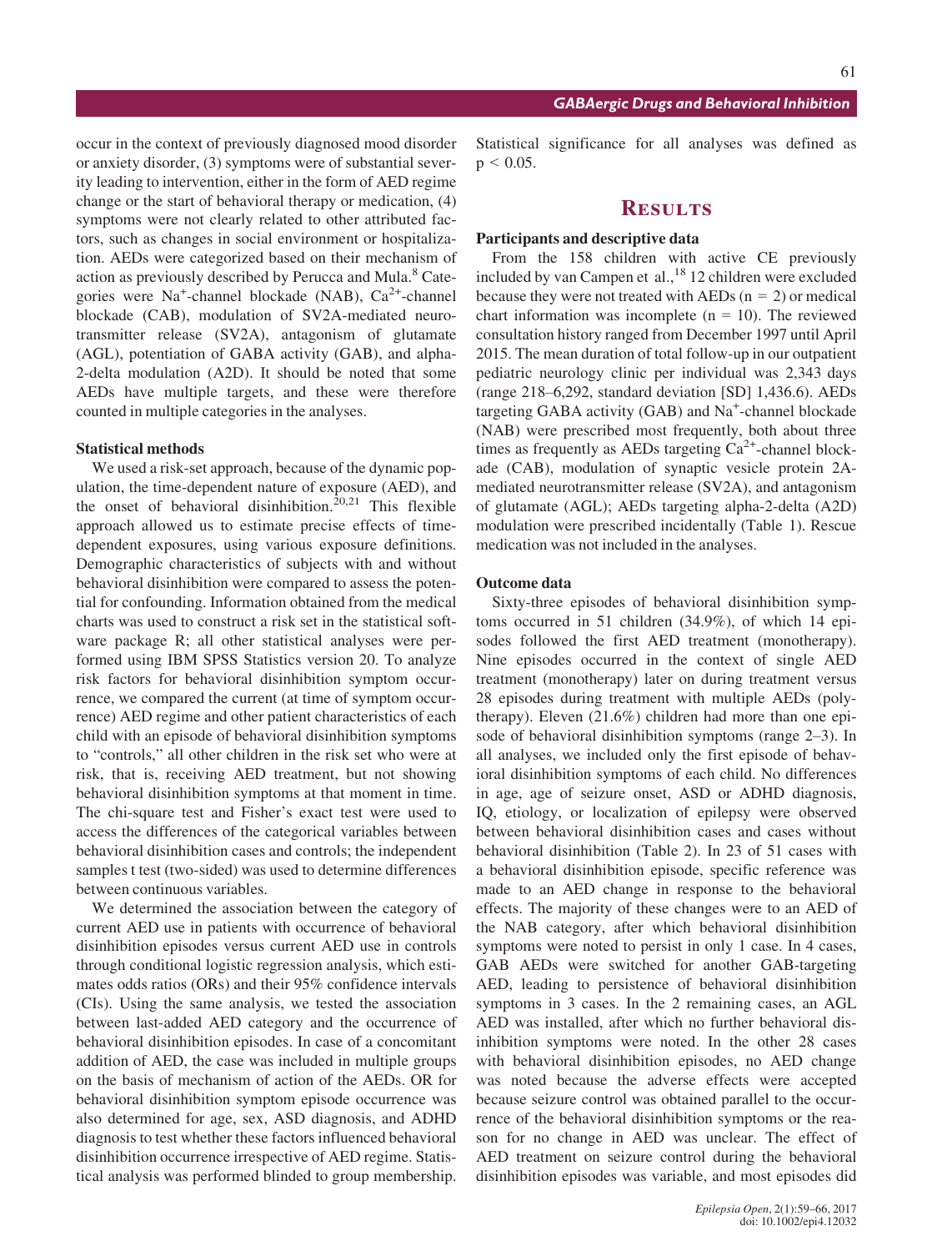| Table 1. Prescription frequencies for type and mechanism of action of AEDs |                  |          |          |          |            |                   |                  |
|----------------------------------------------------------------------------|------------------|----------|----------|----------|------------|-------------------|------------------|
|                                                                            | AED category     |          |          |          |            |                   |                  |
|                                                                            | A <sub>2</sub> D | AGL      | CAB      | GAB      | <b>NAB</b> | SV <sub>2</sub> A | Total prescribed |
| Benzodiazepines                                                            |                  |          |          | X        |            |                   | 144              |
| Carbamazepine                                                              |                  |          |          |          |            |                   | 66               |
| Ethosuximide                                                               |                  |          | X        |          |            |                   | 26               |
| Felbamate                                                                  |                  | X        |          | $\times$ | $\times$   |                   | 10               |
| Gabapentin                                                                 | X                |          |          |          |            |                   |                  |
| Lacosamide                                                                 |                  |          |          |          | X          |                   | 9                |
| Lamotrigine                                                                |                  | $\times$ | $\times$ |          | $\times$   |                   | 67               |
| Levetiracetam                                                              |                  |          |          |          |            | $\times$          | 106              |
| Oxcarbazepine                                                              |                  |          |          |          | $\times$   |                   | 58               |
| Phenobarbital                                                              |                  |          |          | X        |            |                   | 29               |
| Phenytoin                                                                  |                  |          |          |          | $\times$   |                   | 38               |
| Pregabalin                                                                 | X                |          |          |          |            |                   |                  |
| Rufinamide                                                                 |                  |          |          |          | $\times$   |                   | Н                |
| Stiripentol                                                                |                  |          |          | X        |            |                   | 8                |
| Topiramate                                                                 |                  | X        |          | $\times$ | $\times$   |                   | 39               |
| Valproate                                                                  |                  |          |          | X        |            |                   | 128              |
| Vigabatrin                                                                 |                  |          |          | $\times$ |            |                   | 23               |
| Zonisamide                                                                 |                  |          | X        |          | X          |                   | $\mathbf{H}$     |
| Total prescribed                                                           | 4                | 116      | 104      | 381      | 309        | 106               |                  |

Mechanism of action: A2D, alpha-2-delta modulation; AGL, antagonism of glutamate; CAB, Ca $^{2+}$ -channel blockade; GAB, potentiation of GABA activity; NAB, Na<sup>+</sup>-channel blockade; SV2A, modulation of SV2A-mediated neurotransmitter release. Several AEDs have multiple targets. Total prescribed refers to incidences of ever prescribed across the sample. Benzodiazepines include clobazam, clonazepam, midazolam infusion, and nitrazepam. Rescue medication was not included.

| Table 2. Demographic features in relation to behavioral disinhibition symptom episode occurrence |                                                                                                        |                                                            |                                                               |         |  |  |  |
|--------------------------------------------------------------------------------------------------|--------------------------------------------------------------------------------------------------------|------------------------------------------------------------|---------------------------------------------------------------|---------|--|--|--|
| Characteristics                                                                                  | All children<br>$(n = 146)$                                                                            | Children with<br>behavioral<br>disinhibition<br>$(n = 51)$ | Children without<br>behavioral<br>disinhibition<br>$(n = 95)$ | p value |  |  |  |
| Sex: boys (n, %)                                                                                 | 76(52.1)                                                                                               | 26(51.0)                                                   | 50 (52.5)                                                     | 0.86    |  |  |  |
| Age at first consultation<br>evaluated                                                           | $137.68 \pm 43.42$                                                                                     | $137.68 \pm 41.91$                                         | $137.26 \pm 44.43$                                            | 0.64    |  |  |  |
| Age at seizure<br>onset $\pm$ SD (months)                                                        | 51.9 $\pm$ 49.0                                                                                        | 49.3 $\pm$ 48.6                                            | 53.4 $\pm$ 49.4                                               | 0.64    |  |  |  |
| Intellectual disability<br>$(IQ < 70)$ (n, %)                                                    | 57 (39.0)                                                                                              | 19(37.3)                                                   | 38 (40.0)                                                     | 0.86    |  |  |  |
| Total (estimated)<br>IO score $\pm$ SD                                                           | 78.1 $\pm$ 23.6                                                                                        | $78.9 \pm 21.2$                                            | $77.7 \pm 24.9$                                               | 0.76    |  |  |  |
| Neonatal seizures<br>(n, %)<br>Etiology                                                          | 8(5.5)                                                                                                 | 2(3.9)                                                     | 6(6.5)                                                        | 0.71    |  |  |  |
| Genetic (n, %)                                                                                   | 16(11.0)                                                                                               | 6(11.8)                                                    | 10(10.5)                                                      | 0.79    |  |  |  |
| Structural (n, %)                                                                                | 72 (49.3)                                                                                              | 23(45.1)                                                   | 49 (51.6)                                                     | 0.49    |  |  |  |
| Metabolic (n, %)                                                                                 | 7(4.8)                                                                                                 | 5(9.8)                                                     | 2(2.1)                                                        | 0.05    |  |  |  |
| Unknown (n, %)                                                                                   | 51(34.9)                                                                                               | 17(33.3)                                                   | 34 (35.8)                                                     | 0.86    |  |  |  |
| Localization, lobe                                                                               |                                                                                                        |                                                            |                                                               |         |  |  |  |
| Frontal (n, %)                                                                                   | 29(19.9)                                                                                               | 12(23.5)                                                   | 17(17.9)                                                      | 0.51    |  |  |  |
| Temporal (n, %)                                                                                  | 28(19.2)                                                                                               | 12(23.5)                                                   | 16(16.8)                                                      | 0.38    |  |  |  |
| Parietal (n, %)                                                                                  | 9(6.2)                                                                                                 | 6(11.8)                                                    | 3(3.2)                                                        | 1.00    |  |  |  |
| Occipital (n, %)                                                                                 | 9(6.2)                                                                                                 | 5(9.8)                                                     | 4(4.2)                                                        | 0.28    |  |  |  |
| <b>ADHD</b>                                                                                      |                                                                                                        |                                                            |                                                               |         |  |  |  |
| Diagnosis (chart-based) (n, %)                                                                   | 8(5.5)                                                                                                 | 5(62.5)                                                    | 3(37.5)                                                       | 1.00    |  |  |  |
| <b>ASD</b>                                                                                       |                                                                                                        |                                                            |                                                               |         |  |  |  |
| Diagnosis (chart-based) (n, %)                                                                   | 21(14.4)                                                                                               | 13(61.9)                                                   | 8(38.1)                                                       | 0.81    |  |  |  |
|                                                                                                  | ADHD, attention deficit hyperactivity disorder; ASD, autism spectrum disorder; SD, standard deviation. |                                                            |                                                               |         |  |  |  |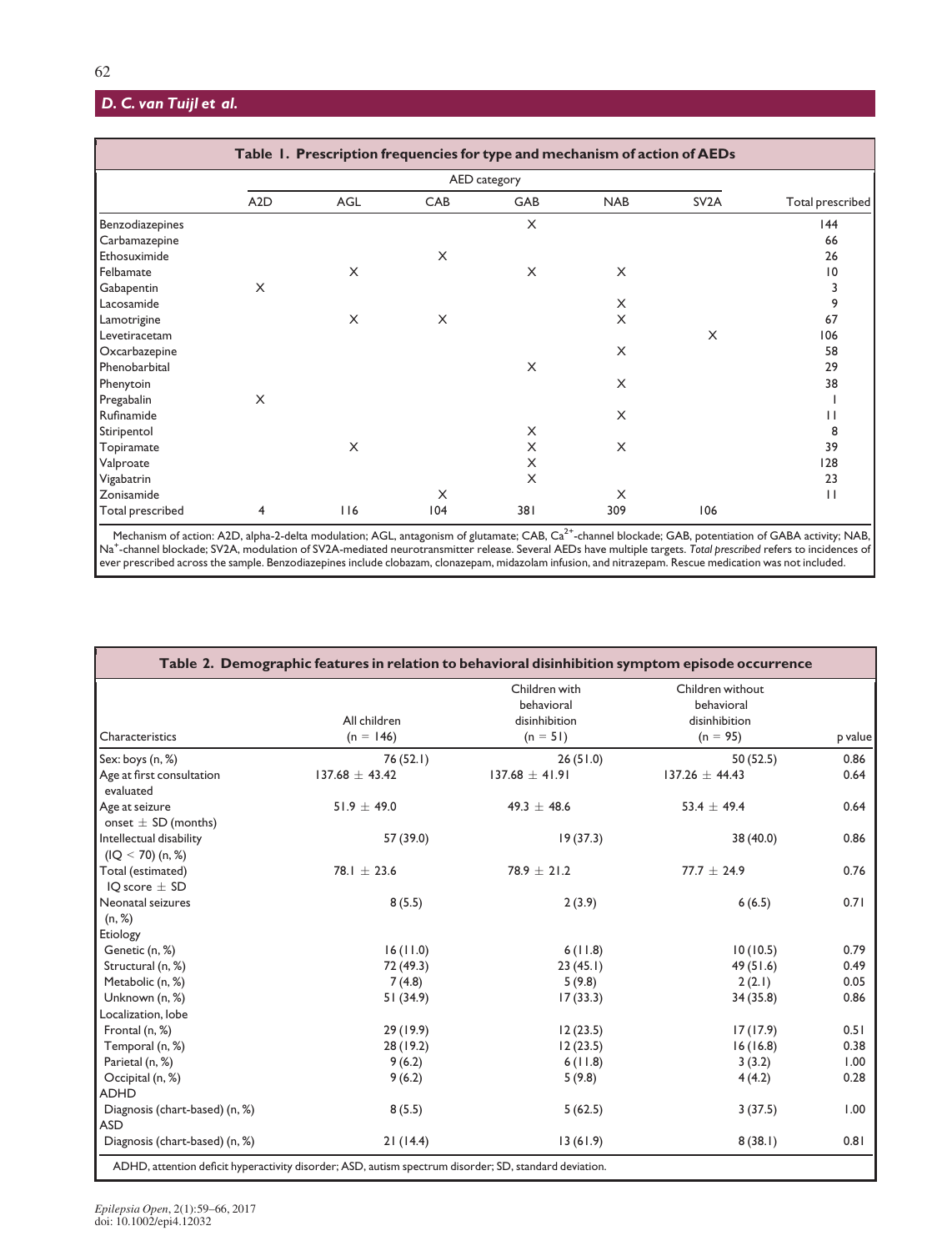#### GABAergic Drugs and Behavioral Inhibition

not concur with aggravation of seizures characterized by increase in frequency and/or severity (Fig. 1).

#### Main results

The risk-set approach was first used to compare the presence of AEDs among the regimes of behavioral disinhibition cases to cases without behavioral disinhibition at the time point of consultation for behavioral disinhibition. Analysis of current AED regimes showed that current use of SV2A (i.e., levetiracetam) and GAB-targeting AEDs was associated with an increase in risk for behavioral disinhibition symptom episodes (Table 3). The risk for a behavioral disinhibition episode was not related to current use of the other AED categories (NAB, CAB, and AGL). No association between odds ratio (OR) for behavioral disinhibition symptom occurrence and age, sex, ASD or ADHD diagnosis, or epilepsy etiology was found (data not shown).

Analysis of the last-added AED in relation to the occurrence of behavioral disinhibition symptom episodes showed that the mean time between initiation of last-added AED and indicated onset of behavioral disinhibition symptoms was variable (mean 67 days, range 2–367 days). To increase the likelihood that a behavioral disinhibition episode was potentially an effect of the last-added AED related to behavioral disinhibition, we chose to restrict the period between AED change and reported behavioral disinhibition episode onset to 120 days, thereby including the majority of the cases of behavioral disinhibition episodes (Table 3). In 9 cases, the latency was <14 days, in 9 <30 days, in 12 <90 days, and in the remaining 9 cases this latency was longer than 120 days.

Occurrence of behavioral disinhibition was associated with last addition of GAB AED categories and tended to be associated with last addition of levetiracetam (Table 3). The OR for last addition of NAB, CAB, and A2D categories could not be calculated (or was zero) because no AEDs of these categories had been added as the last AED prior to onset of behavioral disinhibition symptoms in children on polytherapy nor were these AED types among first AED or monotherapy regimes. It should be noted that other AED categories than GAB or SV2A AEDs had been frequently used as first AEDs in cases without behavioral disinhibition episodes, most notably NAB AEDs in 27 of the 95 non– behavioral disinhibition cases (28.4%). When expanding the analyses to any latency between AED initiation and behavioral disinhibition episode occurrence, we found a trend significant association for GAB AED category as the last-added AED class (OR = 1.97, 95% CI = 0.92–4.25,  $p = 0.08$ ) (Table 3).

# **DISCUSSION**

Our results indicate that GABA-targeting AEDs are specifically associated with an increased risk for disruptive symptoms indicating reduced behavioral control or inhibition, here referred to as behavioral disinhibition, in childhood epilepsy. Using a dynamic risk-set approach on information obtained from medical chart review, we found that AEDs from the GAB and SV2A (i.e., levetiracetam) category were associated with episodes of behavioral disinhibition symptoms. In support of this association, no use of other AED categories than GABA and SV2A was found among first AED or monotherapy AED in cases with behavioral disinhibition episodes, whereas, for instance, NAB-targeting AEDs were common as first AED in cases without behavioral disinhibition episodes. Substitution for non-GAB AEDs generally resulted in cessation of behavioral disinhibition symptoms, whereas substitution for other GAB AEDs led to their persistence in some cases. An important observation was that behavioral disinhibition symptom episode occurrence was not accompanied by reduced seizure control in most cases. In fact, seizure frequency or severity often improved while behavioral disinhibition symptoms occurred. To our knowledge, this is the



#### Figure 1.

Relation of BDI symptom occurrence to seizure control. BDI 1st AED refers to BDI symptoms occurring after initiation of the first singular AED at disease; BDI AED monotherapy and AED polytherapy refers to BDI episode occurring parallel to use of singular or multiple AED respectively. Seizure improvement refers to either reduction in seizure frequency and/or severity. Unclear refers to missing or incomplete reports on the concomitant effect of AED regimes on seizure control during the BDI symptom episode occurrence Epilepsia Open CILAE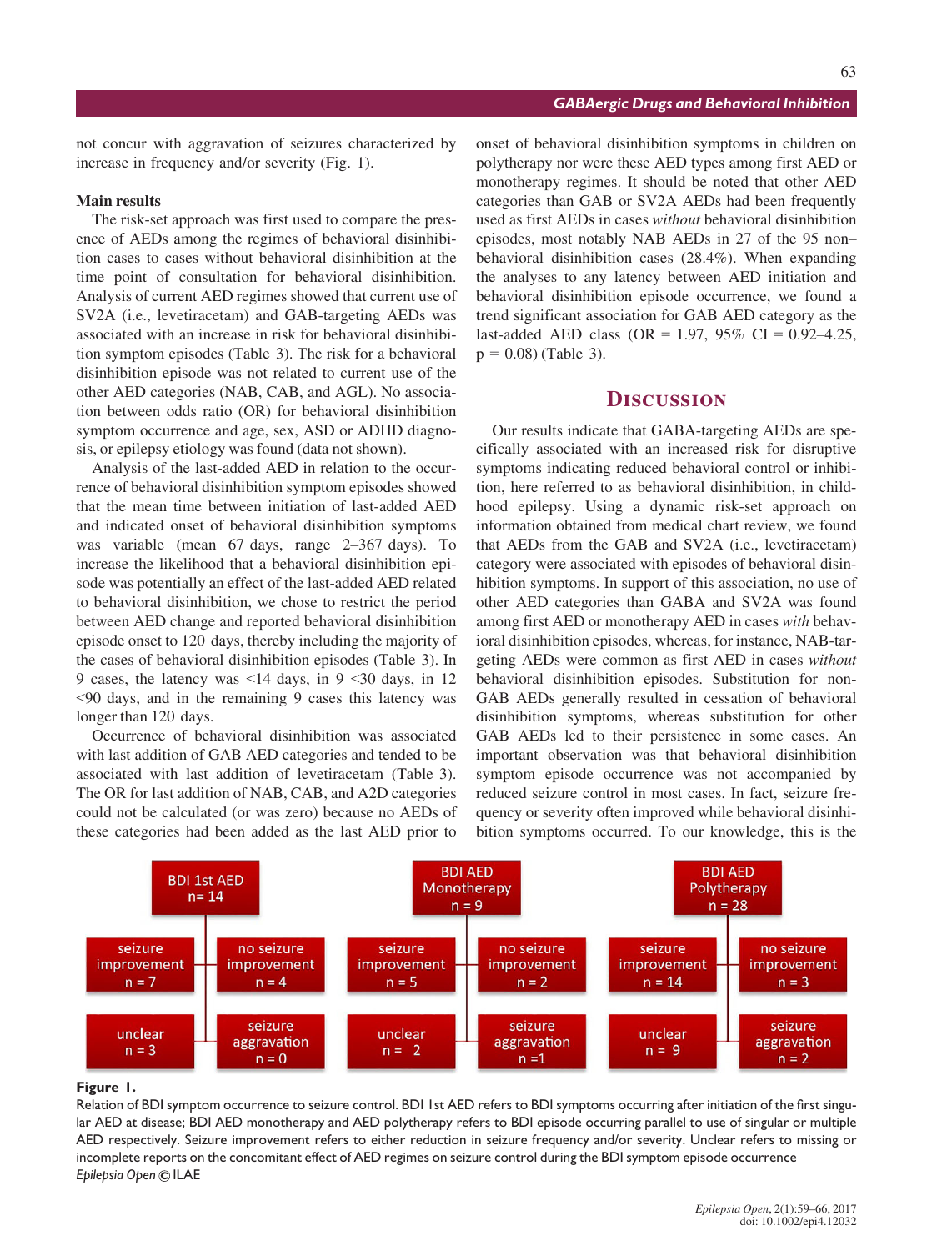|                   | Table 3. Risk-set approach analysis outcomes for current AEDs and last-added AED |               |         |                                                                    |                 |         |  |  |  |
|-------------------|----------------------------------------------------------------------------------|---------------|---------|--------------------------------------------------------------------|-----------------|---------|--|--|--|
|                   | Current use                                                                      |               |         | Last-added AED within 90 days prior to behavioral<br>disinhibition |                 |         |  |  |  |
|                   | OR                                                                               | 95% CI        | p value | OR                                                                 | 95% CI          | p value |  |  |  |
| NAB               | l.35                                                                             | $0.74 - 2.47$ | 0.33    | NP                                                                 | <b>NP</b>       | NP      |  |  |  |
| <b>CAB</b>        | 0.53                                                                             | $0.19 - 1.48$ | 0.22    | NP                                                                 | NP              | NP      |  |  |  |
| SV <sub>2</sub> A | 2.02                                                                             | $1.13 - 3.60$ | 0.02    | 7.70                                                               | $0.98 - 60.09$  | 0.05    |  |  |  |
| GAB               | l.84                                                                             | $1.02 - 3.29$ | 0.04    | 26.88                                                              | $6.71 - 107.76$ | < 0.001 |  |  |  |
| l AGL             | 1.26                                                                             | $0.44 - 3.59$ | 0.67    | 3.51                                                               | $0.36 - 34.42$  | 0.28    |  |  |  |
| I A2D             | <b>NP</b>                                                                        | NP            | NP      | NP                                                                 | NP              | NP      |  |  |  |

A2D, alpha-2-delta modulation; AGL, antagonism of glutamate; CAB, Ca<sup>2+</sup>-channel blockade; CI, confidence interval; GAB, potentiation of GABA activity; NAB, Na+ -channel blockade; NP, not prescribed; OR, odds ration; SV2A, modulation of SV2A-mediated neurotransmitter release. The OR for current use of A2D could not be calculated because no cases were using this AED category at the time of behavioral disinhibition symptom occurrence.

OR, odds ratio of the presence versus absence of AED category in cases with behavioral disinhibition symptoms compared to all subjects with no behavioral disinhibition at that time point.

first study to investigate behavioral effects of combined AED categories based on their assumed mechanism of action. The drugs that we collectively categorized<sup>8</sup> under GAB-targeting AEDs have various mechanisms to enhance GABAergic signaling. The postsynaptic effect, however, of all GAB drugs on GABA transmission is related to chloride levels in the target cells. Paradoxical behavioral disinhibition following benzodiazepines and barbiturates is a well-known phenomenon, both in clinical and nonclinical populations.<sup>10,12,17,22–24</sup> AEDs that are stated to have moodstabilizing effects include topiramate and valproate,<sup>6</sup> both GAB AEDs. Interestingly, 12 of the behavioral disinhibition cases were reported after initiation of use of topiramate  $(n = 1)$  and valproate  $(n = 11)$ . Although effect on behavioral disinhibition symptoms could not be indicated for A2D AEDs, possible effects could not be ruled out because effect of A2D on GABA transmission is controversial.<sup>8</sup> The principal SV2A-targeting AED, levetiracetam, has previously been marked as an AED with adverse effects related to behavioral disinhibition, for example, irritability and anger.<sup>25,26</sup> Accounts of other AEDs causing reduced behavior or seizure control have been made (e.g., see references 27–30), but to our knowledge, no studies have investigated behavioral effects on the basis of the mechanism of action of AEDs. Overall, our findings indicate that GAB- and SV2A-targeting AEDs increase the risk for behavioral disinhibition symptoms without a similar evident negative effect on seizure control.

The main attributed antiepileptic effect of levetiracetam is the neuronal binding to synaptic vesicle protein 2A, but the drug is also known to strengthen GABAergic transmission by stabilizing cortical receptors and opposing negative allosteric GABA modulators.<sup>25,31</sup> We can only speculate whether our observation of increased risk for behavioral disinhibition episodes through GAB AEDs relates to the nature of GABAergic transmission. However, it has become evident that depolarizing GABA contributes to enhanced excitability in persistent immature networks. Furthermore, accumulation of intraneuronal chloride, caused by recurrent seizures, may also increase excitatory GABA drive in epilepsy syndromes other than neonatal or early onset types.<sup>32</sup> Acquired chloride loading resulting from ongoing seizures has also been suggested to occur when GABAergic interneurons are chronically challenged.<sup>33</sup> Perhaps this could explain delayed intervals between reported onset of behavioral disinhibition episodes, but we acknowledge that other (environmental) factors are also likely to contribute to or trigger the behavioral problems in the course of treatment. The latency between added AED and behavioral disinhibition was variable, possibly explained by a variable clinical follow-up time or recall bias by parents. An alternative explanation for longer latencies is that behavioral symptoms are sometimes attributed to the underlying disease rather than to possible adverse effects of AEDs. Both neurologists and parents may desire seizure control at the cost of behavioral problems.<sup>4</sup> This possibility is likely given our observation that behavioral disinhibition episodes often occurred while seizure control improved. In nearly half of cases with behavioral disinhibition episodes in our sample, improved seizure control was noted, possibly indicating dissociation between positive seizure effects and negative behavioral effects of AEDs. A potentially relevant finding has been described in the context of emergence of psychosis following the establishment of seizure control in uncontrolled epilepsy patients.<sup>34</sup> A recent study of interictal cortical inhibition using transcranial magnetic stimulation in patients with idiopathic generalized epilepsy did find in vivo evidence for excitatory GABA transmission.<sup>35</sup> This might be due to absence of normal developmental maturation of GABA<sub>A</sub> receptor subunits and altered chloride transporter expressions patterns.<sup>36</sup> In keeping with this, the Na-K-Cl cotransporter (NKCC1) antagonist bumetanide can augment phenobarbital (GABA enforcing) anticonvulsive action in different rodent models, including a hypoxic rat model. $37,38$  It has recently been shown that bumetanide can prevent seizure emergence in a genetic (KCNQ channel mutation) form of epilepsy.<sup>39</sup>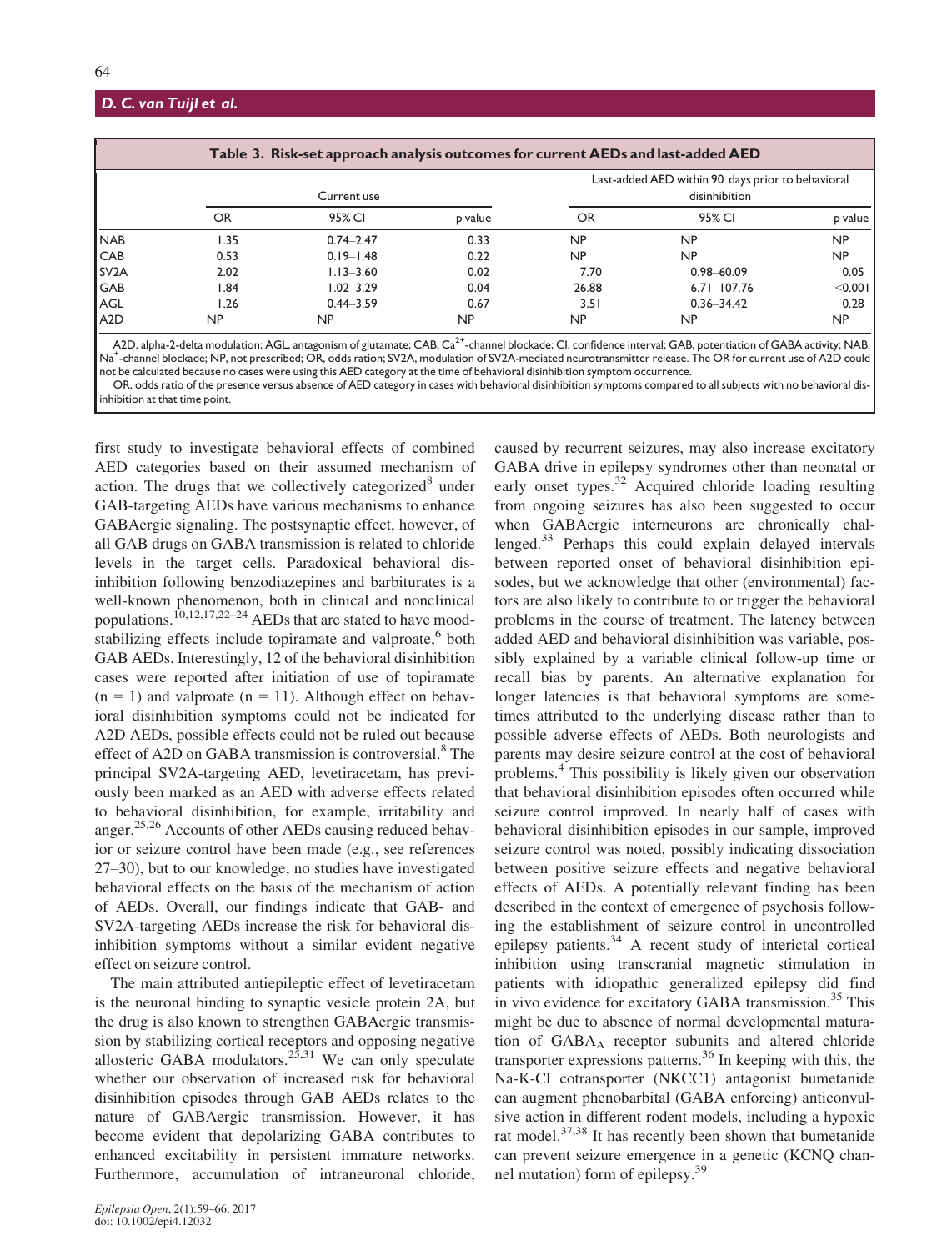#### GABAergic Drugs and Behavioral Inhibition

Previous studies have suggested that paradoxical responses to AEDs may be more frequent among patients with pervasive developmental disorders.<sup>10,24,40</sup> We found no differences in ADHD and ASD diagnoses between behavioral disinhibition cases and controls, suggesting that the mechanisms mediating behavioral disinhibition are not specific for children with both epilepsy and developmental behavioral disorders.

#### Limitations

The retrospective analysis of the behavioral effects and indications of AED changes was dependent on the clinical reports of the treating neurologists. Consultations in childhood epilepsy are generally focused on efficacy of AED treatment for seizure control, and behavioral symptoms might have been underreported, especially during relapses of the disease. Recall bias by parents might have occurred. Furthermore, parents might have different standards in accepting or tolerating behavioral problems in view of seizure treatment, potentially resulting in over- or underreporting of behavioral disinhibition symptoms. Because the date of behavioral disinhibition symptom onset is an indicator of the frequency of consultation and report by parents, the analyzed latencies between behavioral disinhibition symptom episode onset and AED change may be subjected to information or recall bias. Despite these limitations, our findings merit further prospective and more rigorously designed research of the relation among behavioral disinhibition, seizure control, and GABAergic stimulation. The complexity of studying behavioral effects of antiepileptic drugs has been extensively reviewed by Eddy et al.<sup>30</sup> This paper also makes valuable recommendations on how more longitudinal studies may be designed to follow up on our current findings.

## **CONCLUSION**

In this retrospective study, an increased risk for symptoms indicating behavioral disinhibition seems associated with the use or initiation of a GABAergic AED. These findings may be followed up in prospective studies to establish a novel framework for understanding some of the behavioral adverse effects of AEDs.

## Funding

This research did not receive any specific grant from funding agencies in the public, commercial, or not-for-profit sectors.

# **DISCLOSURE**

None of the authors has any conflict of interest to disclose. No funding was obtained for this study. All authors have no financial relationships relevant to this article to disclose. We confirm that we have read the Journal's position on issues involved in ethical publication and affirm that this report is consistent with those guidelines.

# **REFERENCES**

- 1. Shinnar S, Pellock JM. Update on the epidemiology and prognosis of pediatric epilepsy. J Child Neurol 2002;17(Suppl. 1):S4–S17.
- 2. Jensen FE. Epilepsy as a spectrum disorder: implications from novel clinical and basic neuroscience. Epilepsia 2011;52(Suppl. 1):1–6.
- 3. Reilly C, Atkinson P, Das KB, et al. Neurobehavioral comorbidities in children with active epilepsy: a population-based study. Pediatrics 2014;133:e1586–e1593.
- 4. Berg AT. Epilepsy, cognition, and behavior: the clinical picture. Epilepsia 2011;52(Suppl. 1):7–12.
- 5. Wilson SJ, Baxendale S. The new approach to classification: rethinking cognition and behavior in epilepsy. Epilepsy Behav 2014;41:307–310.
- 6. Nadkarni S, Devinsky O. Psychotropic effects of antiepileptic drugs. Epilepsy Curr 2005;5:176–181.
- 7. Ettinger AB. Psychotropic effects of antiepileptic drugs. Neurology 2006;67:1916–1925.
- 8. Perucca P, Mula M. Antiepileptic drug effects on mood and behavior: molecular targets. Epilepsy Behav 2013;26:440–449.
- 9. Hall RC, Zisook S. Paradoxical reactions to benzodiazepines. Br J Clin Pharmacol 1981;11(Suppl. 1):99S–104S.
- 10. Marrosu F, Marrosu G, Rachel MG, et al. Paradoxical reactions elicited by diazepam in children with classic autism. Funct Neurol 1987;2:355–361.
- 11. Paton C. Benzodiapines and disinhibition: a review. Psychiatr Bull 2002;26:460–462.
- 12. Mancuso CE, Tanzi MG, Gabay M. Paradoxical reactions to benzodiazepines: literature review and treatment options. Pharmacotherapy 2004;24:1177–1185.
- 13. Ben-Ari Y. Excitatory actions of gaba during development: the nature of the nurture. Nat Rev Neurosci 2002;3:728–739.
- 14. Deeb TZ, Nakamura Y, Frost GD, et al. Disrupted Cl(–) homeostasis contributes to reductions in the inhibitory efficacy of diazepam during hyperexcited states. Eur J Neuorsci 2013;38:2453–2467.
- 15. Nardou R, Yamamoto S, Chazal G, et al. Neuronal chloride accumulation and excitatory GABA underlie aggravation of neonatal epileptiform activities by phenobarbital. Brain 2011;134:987–1002.
- 16. Bond A. Drug-induced behavioural disinhibition. CNS Drugs 1998;9:41–47.
- 17. van der Bijl P, Roelofse JA. Disinhibitory reactions to benzodiazepines: a review. J Oral Maxillofac Surg 1991;49:519–523.
- 18. van Campen JS, Jansen FE, Kleinrensink NJ, et al. Sensory modulation disorders in childhood epilepsy. J Neurodev Disord 2015;7:34.
- 19. Berg AT, Berkovic SF, Brodie MJ, et al. Revised terminology and concepts for organization of seizures and epilepsies: report of the ILAE Commission on Classification and Terminology, 2005–2009. Epilepsia 2010;51:676–685.
- 20. Vandenbroucke JP, Pearce N. Incidence rates in dynamic populations. Int J Epidemiol 2012;41:1472–1479.
- 21. Stricker BH, Stijnen T. Analysis of individual drug use as a timevarying determinant of exposure in prospective population-based cohort studies. Eur J Epidemiol 2010;25:245–251.
- 22. McKenzie WS, Rosenberg M. Paradoxical reaction following administration of a benzodiazepine. J Oral Maxillofac Surg 2010;68: 3034–3036.
- 23. Robin C, Trieger N. Paradoxical reactions to benzodiazepines in intravenous sedation: a report of 2 cases and review of the literature. Anesth Prog 2002;49:128–132.
- 24. Bruining H, Passtoors L, Goriounova N, et al. Paradoxical benzodiazepine response: a rationale for bumetanide in neurodevelopmental disorders? Pediatrics 2015;136:e539–e543.
- 25. Lyseng-Williamson KA. Levetiracetam: a review of its use in epilepsy. Drugs 2011;71:489–514.
- 26. Verrotti A, Prezioso G, Di Sabatino F, et al. The adverse event profile of levetiracetam: a meta-analysis on children and adults. Seizure 2015;31:49–55.
- 27. Bauer J. Seizure-inducing effects of antiepileptic drugs: a review. Acta Neurol Scand 1996;94:367–377.
- 28. Lerman-Sagie T, Watemberg N, Kramer U, et al. Absence seizures aggravated by valproic acid. Epilepsia 2001;42:941–943.
- 29. Perucca E, Gram L, Avanzini G, et al. Antiepileptic drugs as a cause of worsening seizures. Epilepsia 1998;39:5–17.